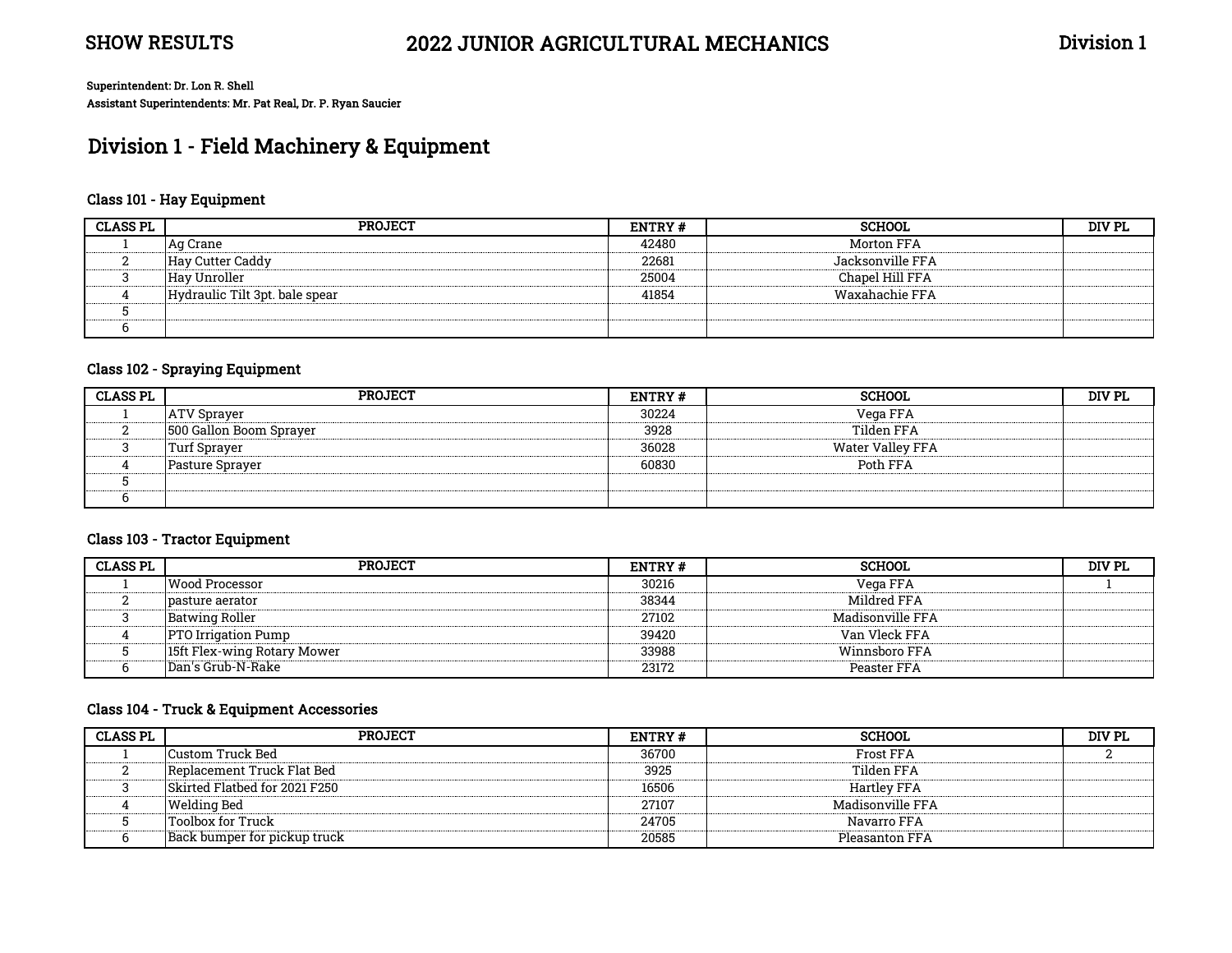# Division 2 - Shop Equipment & Resource Recovery

### Class 201 - Basic Shop Tables & Benches

| <b>CLASS PL</b> | <b>PROJECT</b>        | ENTRY# | <b>SCHOOL</b>    | DIV PL |
|-----------------|-----------------------|--------|------------------|--------|
|                 | Shop Table            | 30245  | Vega FFA         |        |
|                 | <b>Shop Table</b>     | 27105  | Madisonville FFA |        |
|                 | Elementary Shop Table | 38432  | Tilden FFA       |        |
|                 | Rolling shop Table    | 41843  | Waxahachie FFA   |        |
|                 | 4ft x 4ft Shop Table  | 20907  | Ozona FFA        |        |
|                 | Shop Table            | 17334  | Anton FFA        |        |

#### Class 202 - Specialized Tables & Work Stations

| <b>CLASS PL</b> | <b>PROJECT</b>                        | <b>ENTRY#</b> | SCHOOL                                       | DIV PL |
|-----------------|---------------------------------------|---------------|----------------------------------------------|--------|
|                 | Rotating Fixture Table                | 8670          | Agriculture Science & Technology Academy FFA |        |
|                 | Welding/Jigging/Plasma Cutting Table  | 31622         | Bell County 4H                               |        |
|                 | Mobile mechanic/welding work station. | 38479         | Diboll FFA                                   |        |
|                 | General Metal working table           | 8789          | Hico FFA                                     |        |
|                 | Custom CNC Plasma Machine/Cutter      | 19332         | Wise County 4H                               |        |
|                 | JIG TABLE                             | 26269         | Caddo Mills FFA                              |        |

#### Class 203 - Resource Recovery

| <b>CLASS PL</b> |                                  | <b>ENTRY#</b> | <b>SCHOOL</b>         | DIV PL |
|-----------------|----------------------------------|---------------|-----------------------|--------|
|                 | <b>Semi Tire Sidewall Cutter</b> | 30338         | Vega FFA              |        |
|                 | Firewood Processor               | 30926         | <b>Whitharral FFA</b> |        |
|                 | Log splitter                     | 36248         | Water Valley FFA      |        |
|                 | Mobile Log Splitter              | 43651         | Glen Rose FFA         |        |
|                 |                                  |               |                       |        |
|                 |                                  |               |                       |        |

#### Class 204 - Other Shop Equipment

| <b>CLASS PL</b> | <b>PROJECT</b>                             | ENTRY# | <b>SCHOOL</b>                                | DIV PL |
|-----------------|--------------------------------------------|--------|----------------------------------------------|--------|
|                 | Lift                                       | 24724  | Navarro FFA                                  |        |
|                 | Telescoping A-Frame Shop Crane             | 12570  | Fredericksburg FFA                           |        |
|                 | Treadle Hammer 6ft tall blacksmithing tool | 22661  | Smithson Valley FFA                          |        |
|                 | Roll Off Dumpster                          | 10798  | VR Eaton FFA                                 |        |
|                 | Electric Powder Coating Oven               | 8678   | Agriculture Science & Technology Academy FFA |        |
|                 | A-Frame Hoist                              | 24713  | Friona FFA                                   |        |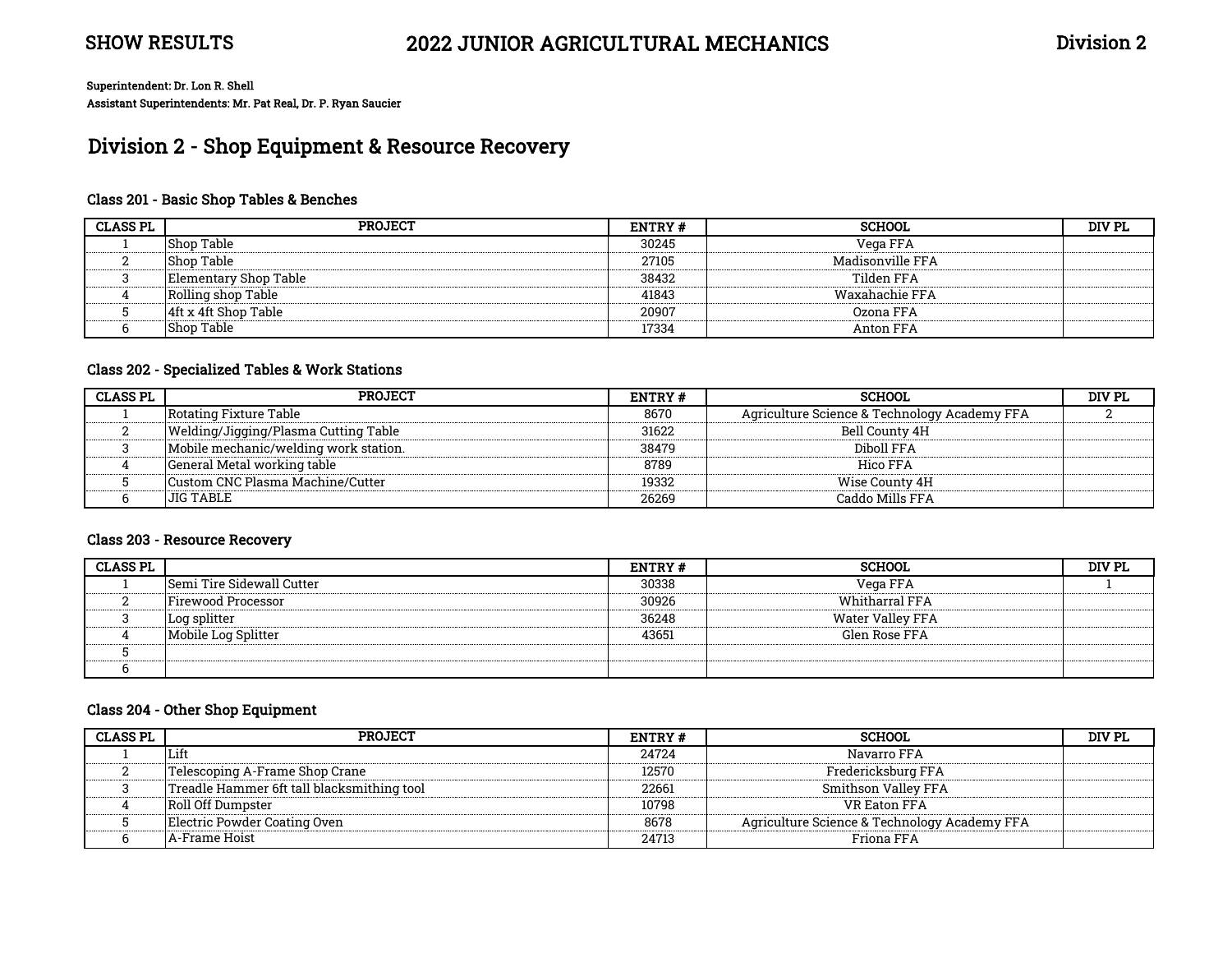# Division 3 - Towable Cooking Equipment

### Class 301 - Small Towable Cooking Devices

| <b>CLASS PL</b> | <b>PROJECT</b>            | ENTRY# | <b>SCHOOL</b>         | DIV PL |
|-----------------|---------------------------|--------|-----------------------|--------|
|                 | <b>BBQ Cooker Trailer</b> | 3927   | Tilden FFA            |        |
|                 | Towable Dr. Pepper Smoker | 39409  | Canyon FFA            |        |
|                 | Smoker Trailer            | 30924  | <b>Whitharral FFA</b> |        |
|                 | smoker trailer            | 41860  | Waxahachie FFA        |        |
|                 |                           |        |                       |        |
|                 |                           |        |                       |        |

#### Class 302 - Large Towable Cooking Devices

| <b>CLASS PL</b> | <b>PROJECT</b>                                                           | <b>ENTRY#</b> | <b>SCHOOL</b>  | DIV PL |
|-----------------|--------------------------------------------------------------------------|---------------|----------------|--------|
|                 | Outdoor Cooking Trailer                                                  | 41859         | Waxahachie FFA |        |
|                 | 10ft Double Barrel Smoker Trailer                                        | 35023         | Plano FFA      |        |
|                 | 20ft towable smoker trailer                                              | 21834         | Alvord FFA     |        |
|                 | Catering Trailer complete with pit, smoker, spice cabinet, sink and prep | 26685         | Navarro FFA    |        |
|                 |                                                                          |               |                |        |
|                 |                                                                          |               |                |        |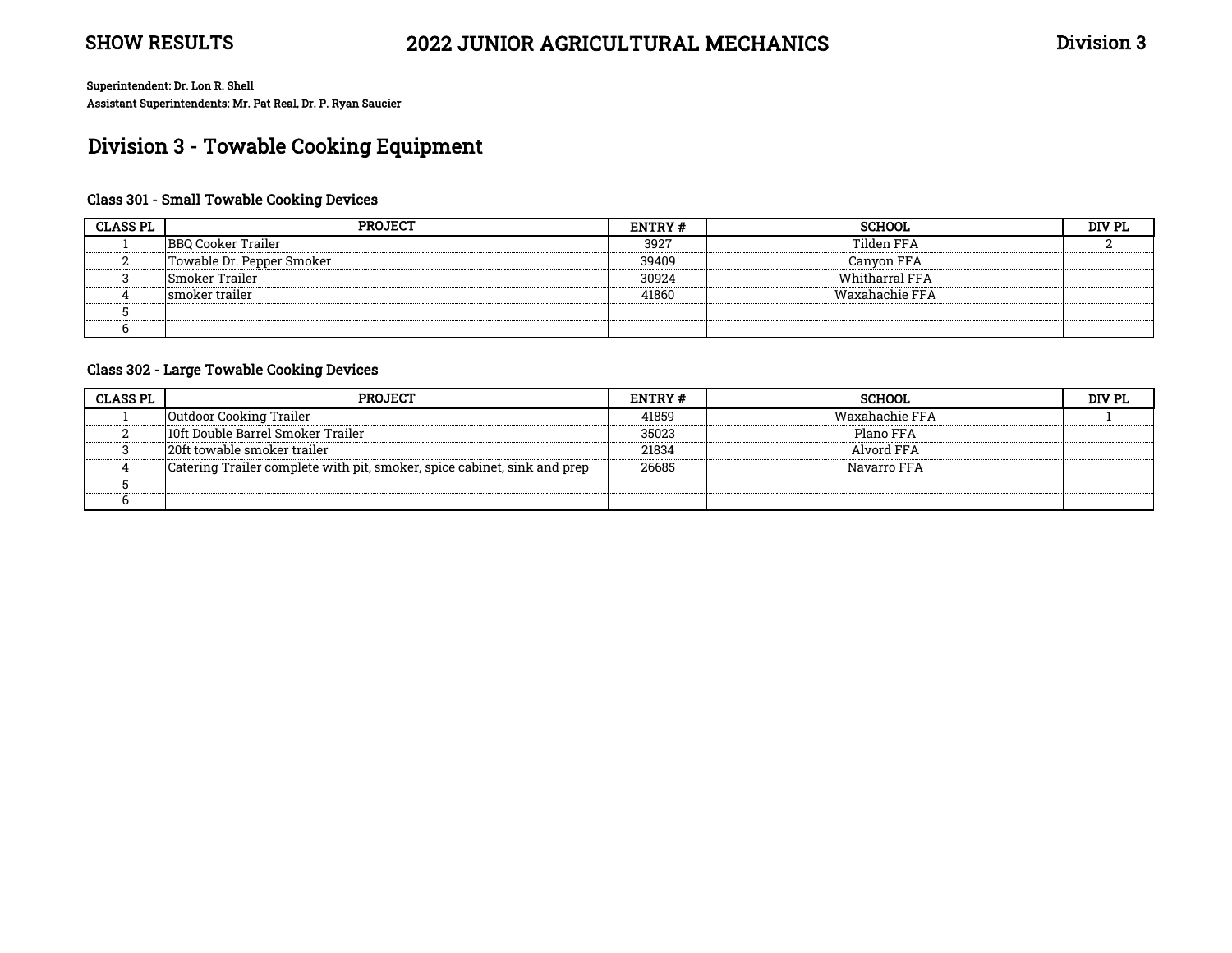# Division 4 - Non-Towable Cooking Equipment

### Class 401 - Non-Towable BBQ Pits and Smokers

| <b>CLASS PL</b> | <b>PROJECT</b>                             | ENTRY # | <b>SCHOOL</b>         | DIV PL |
|-----------------|--------------------------------------------|---------|-----------------------|--------|
|                 | Inon towable BBO Smoker                    | 36616   | Cochran County 4H     |        |
|                 | Competition BBQ Pit                        | 11701   | Orange Grove FFA      |        |
|                 | Non Towable Reverse Flow Smoker on wheels. | 26053   | Southwest FFA         |        |
|                 | Vertical Barrel BBQ Smoker                 | 15570   | Wimberley FFA         |        |
|                 | <b>Off-Set Smoker</b>                      | 18067   | Frisco Centennial FFA |        |
|                 | Ballcap Smoker/Grill                       | 39422   | Canvon FFA            |        |

#### Class 402 - Fire Pits

| <b>CLASS PL</b> | <b>PROJECT</b>                                                  | <b>ENTRY#</b> | SCHOOL              | DIV PL |
|-----------------|-----------------------------------------------------------------|---------------|---------------------|--------|
|                 | Hexagon Picnic Table                                            | 22057         | Havs County 4H      |        |
|                 | Metal table with propane insert and 4 chairs                    | 9344          | Thorndale FFA       |        |
|                 | Outdoor, Octagon picnic table with a propane fire in the middle | 24714         | Navarro FFA         |        |
|                 | Fire pit                                                        | 22582         | Smithson Valley FFA |        |
|                 | 4 seater Fire pit                                               | 14460         | Splendora FFA       |        |
|                 | Seated Fire Pit                                                 | 12989         | Kilgore FFA         |        |

#### Class 403 - Fish Fryers, Disk Cookers & Other Cooking Devices

| <b>CLASS PL</b> | <b>PROJECT</b>                       | ENTRY # | <b>SCHOOL</b>                                | DIV PL |
|-----------------|--------------------------------------|---------|----------------------------------------------|--------|
|                 | Hibachi Grill                        | 32450   | Zephyr FFA                                   |        |
|                 | Gas grill/griddle w/ propane storage | 15579   | Wimberley FFA                                |        |
|                 | Wood Stove                           | 43657   | Comanche FFA                                 |        |
|                 | <b>Fire Pit &amp; Grill</b>          | 8460    | Agriculture Science & Technology Academy FFA |        |
|                 | ISanta Maria Open Flame Grill        | 9127    | Spring FFA                                   |        |
|                 | Hillbilly Hibachi Grillling table    | 14379   | Splendora FFA                                |        |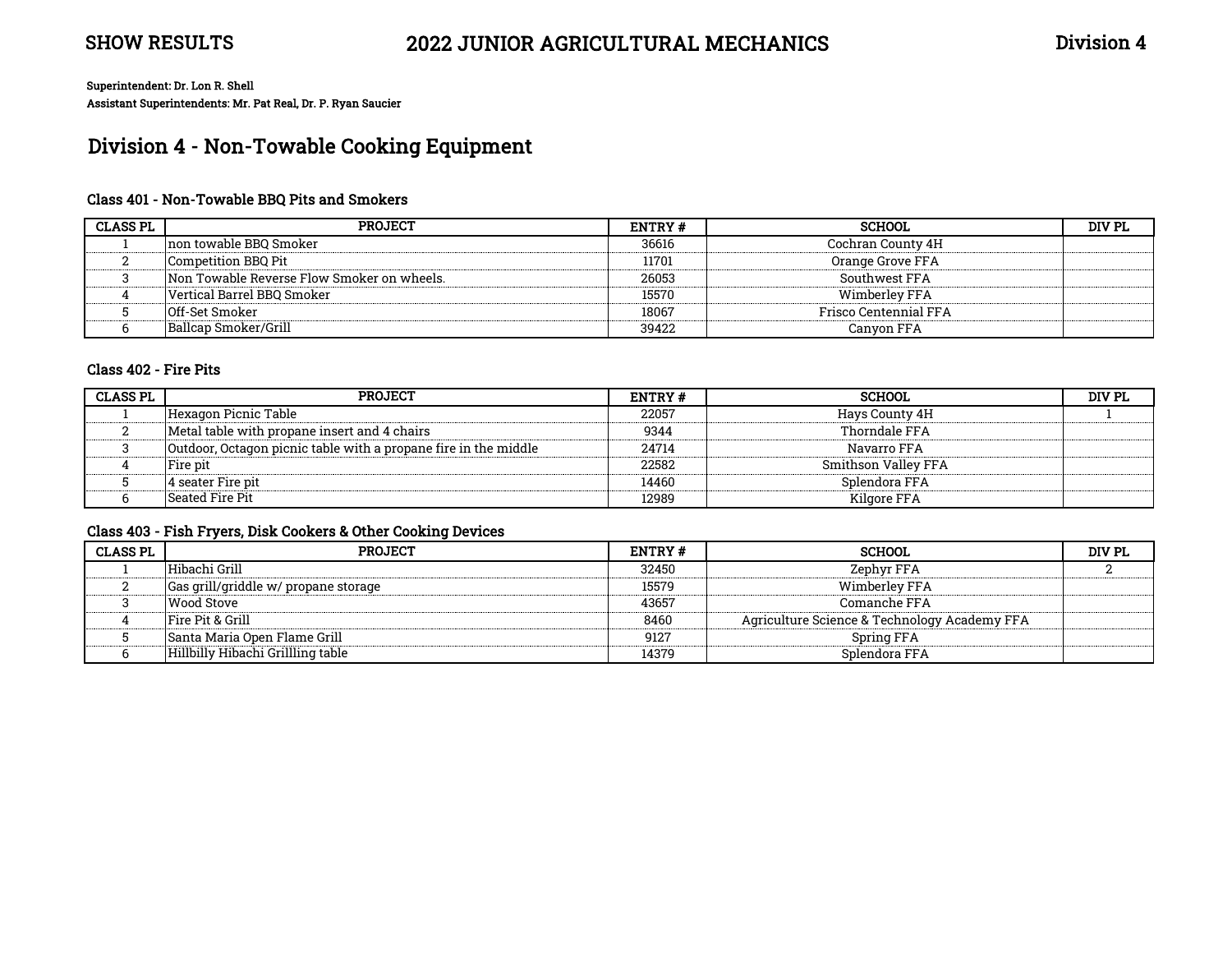# Division 5 - Yard & Garden Equipment

#### Class 501 - Patio or Yard Tables & Benches

| <b>CLASS PL</b> | <b>PROJECT</b>               | <b>ENTRY#</b> | <b>SCHOOL</b>        | DIV PL |
|-----------------|------------------------------|---------------|----------------------|--------|
|                 | Metal & wood Table           | 25536         | East Central FFA     |        |
|                 | Fire Hydrant Patio Table     | 39746         | Greenville FFA       |        |
|                 | Come And Take It Patio Table | 17229         | Anton FFA            |        |
|                 | 10" River Table              | 22192         | <b>Grandview FFA</b> |        |
|                 | Picnic Table                 | 17497         | Robinson FFA         |        |
|                 | Outdoor Picnic Table         | 12175         | Hillshoro FFA        |        |

#### Class 502 - Outdoor Yard & Garden Equipment

| <b>CLASS PL</b> | <b>PROJECT</b>                 | <b>ENTRY#</b> | SCHOOL                  | DIV PL |
|-----------------|--------------------------------|---------------|-------------------------|--------|
|                 | Rustic Outdoor Bench Swing Set | 32845         | El Campo FFA            |        |
|                 | L Shaped live edge epoxy bar   | 15572         | Wimberley FFA           |        |
|                 | John Deere Water Pump          | 35888         | Tom Green County 4H     |        |
|                 | Swina                          | 60807         | Ennis FFA               |        |
|                 | Patio Bar/Buffet               | 22159         | Rockdale FFA            |        |
|                 | Cedar Swing with Frame         | 38483         | <b>Austin County 4H</b> |        |

#### Class 503 - Green Houses, Potting Sheds, Tack or Tool Sheds, Small Buildings

| <b>CLASS PL</b> |                      | ENTRY# | <b>SCHOOL</b> | DIV PL |
|-----------------|----------------------|--------|---------------|--------|
|                 | Aquaponic Grow Tower | 30248  | Vega FFA<br>  |        |
|                 |                      |        |               |        |
|                 |                      |        |               |        |
|                 |                      |        |               |        |
|                 |                      |        |               |        |
|                 |                      |        |               |        |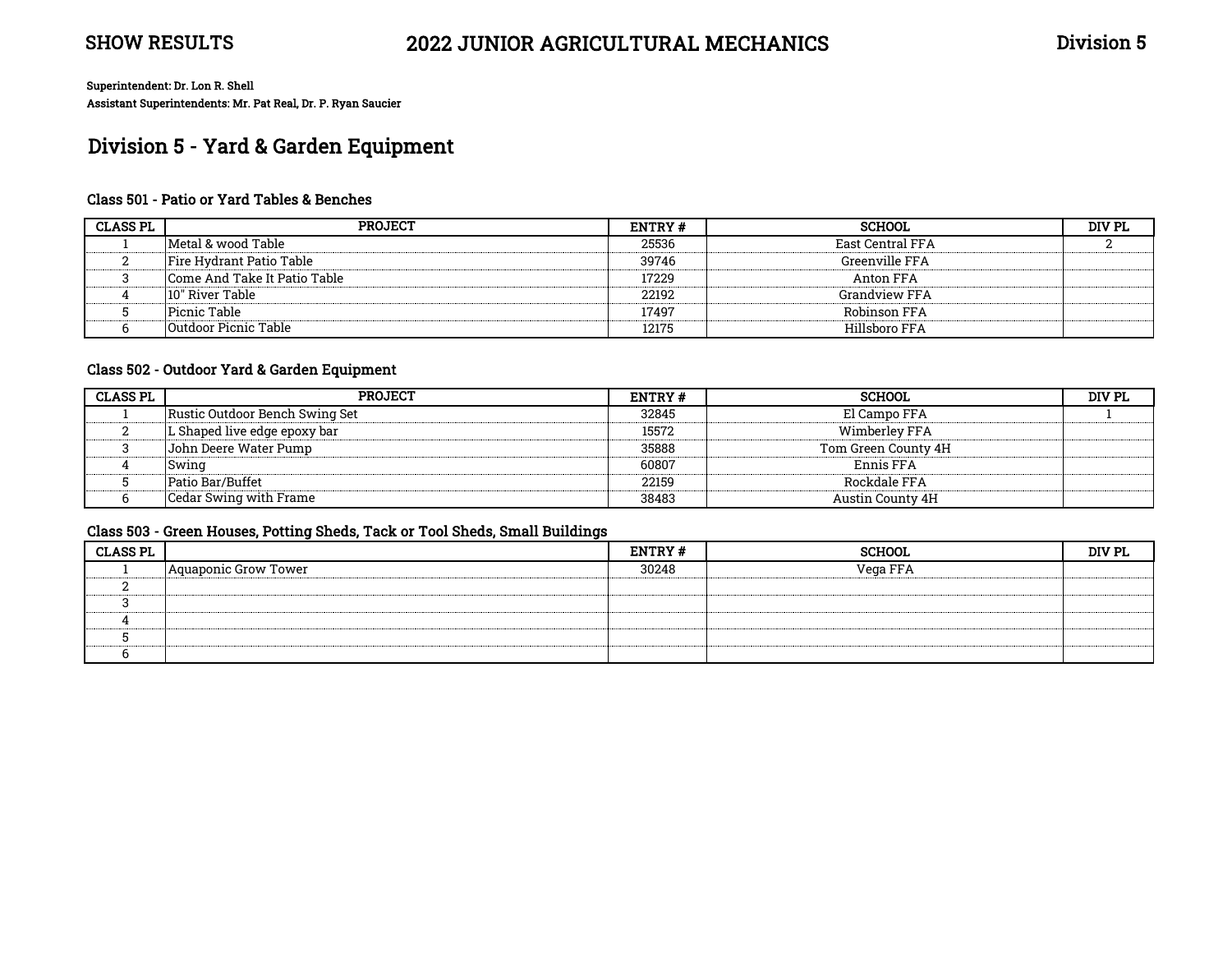# Division 6 - Livestock Handling Equipment

#### Class 601 - Gates

| <b>CLASS PL</b> | <b>PROJECT</b>                      | ENTRY # | <b>SCHOOL</b>         | DIV PL |
|-----------------|-------------------------------------|---------|-----------------------|--------|
|                 | Bi Parting entry gate               | 8791    | Hico FFA              |        |
|                 | <b>Entry and Exit Property Gate</b> | 3930    | Tilden FFA            |        |
|                 | 15 ft Entry and Exit Gate           | 40191   | Tilden FFA            |        |
|                 | 16ft Entrance Gate                  | 36456   | Elkhart FFA           |        |
|                 | 116' Entrance Gate                  | 23120   | Rice Consolidated FFA |        |
|                 | Walk through Livestock Gate         | 41857   | Waxahachie FFA        |        |

#### Class 602 - Livestock Panels

| <b>CLASS PL</b>   | PROJECT           | <b>ENTRY#</b> | <b>SCHOOL</b> | DIV PL |
|-------------------|-------------------|---------------|---------------|--------|
| ----------------- | set of 4 pig pens | 37259         | Oglesby FFA   |        |
|                   | Cattle Dividers   | 42098         | Taft FFA      |        |
|                   |                   |               |               |        |
|                   |                   |               |               |        |
|                   |                   |               |               |        |
|                   |                   |               |               |        |

#### Class 603 - Squeeze Chutes & Restraining Equipment

| <b>CLASS PL</b> | <b>PROJECT</b>                | <b>ENTRY#</b> | SCHOOL.          | DIV PL |
|-----------------|-------------------------------|---------------|------------------|--------|
|                 | Portable corral system        | 36786         | Cayuga FFA       |        |
|                 | Portable Corral System        | 12712         | Devine FFA       |        |
|                 | Cattle Chute                  | 15118         | Stephenville FFA |        |
|                 | Portable Trailer Loading Ramp | 16543         | Tidehaven FFA    |        |
|                 |                               |               |                  |        |
|                 |                               |               |                  |        |

### Class 604 - Trim Chutes, Blocking Stands, Livestock Crates

| <b>CLASS PL</b> | PROJECT                       | <b>ENTRY#</b> | <b>SCHOOL</b>     | DIV PL |
|-----------------|-------------------------------|---------------|-------------------|--------|
|                 | Portable Cattle Scales        | 30205         | Vega FFA          |        |
|                 | Livestock Scales              | 33317         | Priddy FFA        |        |
|                 | Hydraulic Hoof Trimming Table | 39392         | Van Vleck FFA     |        |
|                 | Livestock Crate               | 60840         | Zapata FFA        |        |
|                 | Dog box                       | 41770         | Sterling City FFA |        |
|                 | <b>Goat Tote</b>              | 33320         | Priddy FFA        |        |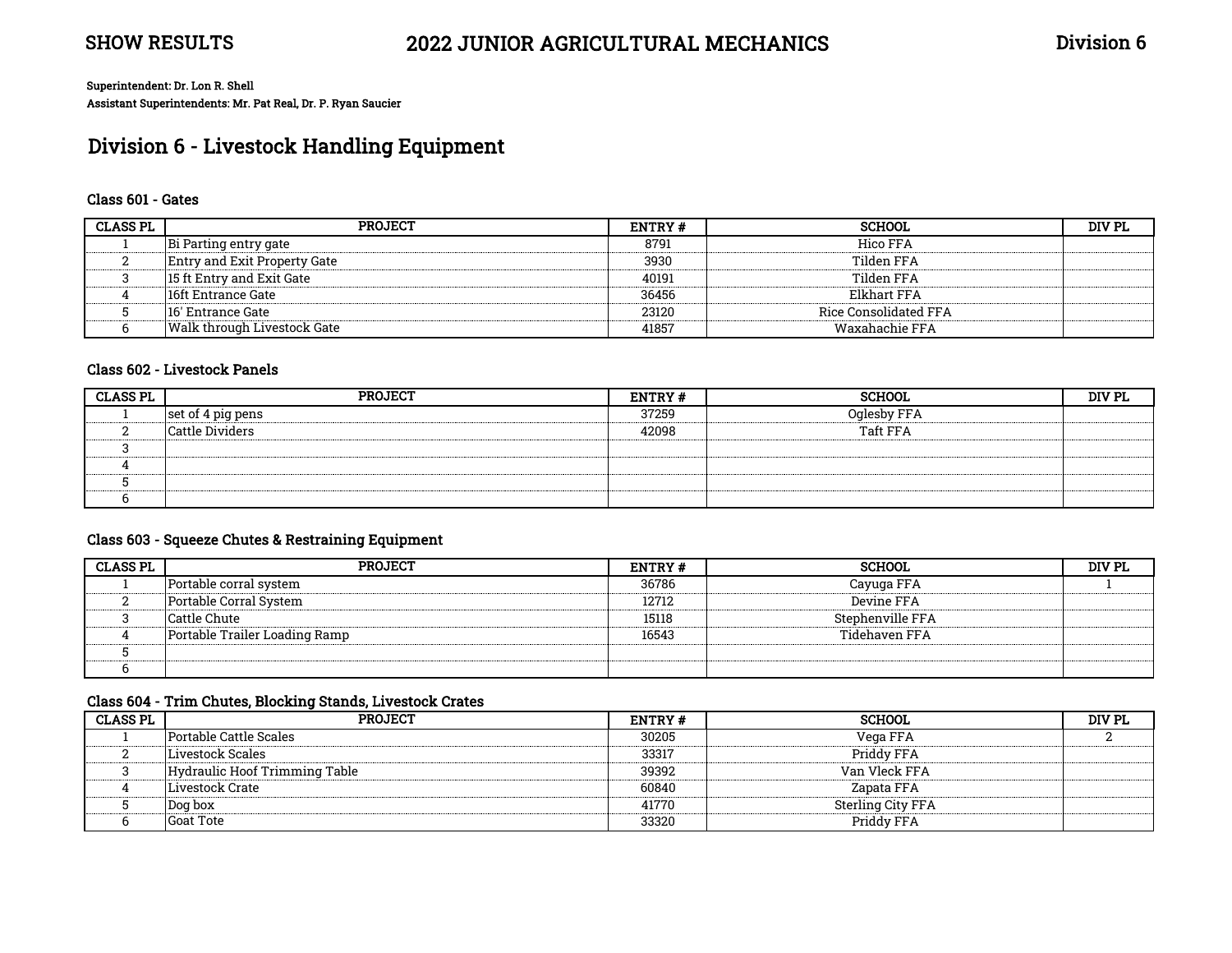# Division 7 - Livestock & Game Equipment

### Class 701 - Feeders & Troughs

| <b>CLASS PL</b> | <b>PROJECT</b>                                                               | ENTRY # | <b>SCHOOL</b>     | DIV PL |
|-----------------|------------------------------------------------------------------------------|---------|-------------------|--------|
|                 | Utility Vehicle livestock and game feeder                                    | 37990   | Hamilton FFA      |        |
|                 | portable feed bin                                                            | 24990   | Chapel Hill FFA   |        |
|                 | Bulk Feeding System                                                          | 33322   | Priddy FFA        |        |
|                 | Cube Feeder                                                                  | 25198   | Madison County 4H |        |
|                 | Bumper Pull Cube Hopper                                                      | 4326    | Onalaska FFA      |        |
|                 | Trip Hopper, carries cattle cubes and drops them in a line in the pasture to | 41752   | Nixon Smiley FFA  |        |

#### Class 702 - Wildlife

| <b>CLASS PL</b> | <b>PROJECT</b>                              | ENTRY# | <b>SCHOOL</b>         | DIV PL |
|-----------------|---------------------------------------------|--------|-----------------------|--------|
|                 | Wildlife Observation Blind                  | 23152  | Rice Consolidated FFA |        |
|                 | Scissor Lift Wild Life Observation Platform | 27310  | Fredericksburg FFA    |        |
|                 | lWild Game Cleaning Station .               | 8271   | La Vernia FFA         |        |
|                 | Duck Blind                                  | 13663  | Edgewood FFA          |        |
|                 | Cellular Remote Controlled Hog Trap Gate    | 34086  | Winnsboro FFA         |        |
|                 | Portable Beehive                            | 32846  | El Campo FFA          |        |

### Class 703 - Other Livestock Equipment

| <b>CLASS PL</b> | <b>PROJECT</b>                         | <b>ENTRY#</b> | <b>SCHOOL</b>            | DIV PL |
|-----------------|----------------------------------------|---------------|--------------------------|--------|
|                 | wash racks                             | 20574         | Pleasanton FFA           |        |
|                 | Small Animal Livestock Scale with Cage | 39815         | Southside FFA            |        |
|                 | Automatic Cattle Spraver               | 36033         | Water Valley FFA         |        |
|                 | Porcine Transfer System                | 15831         | Decatur FFA              |        |
|                 | Cow Oiler                              | 37714         | <b>Cotton Center FFA</b> |        |
|                 | Sitting in table                       | 5218          | James Madison FFA        |        |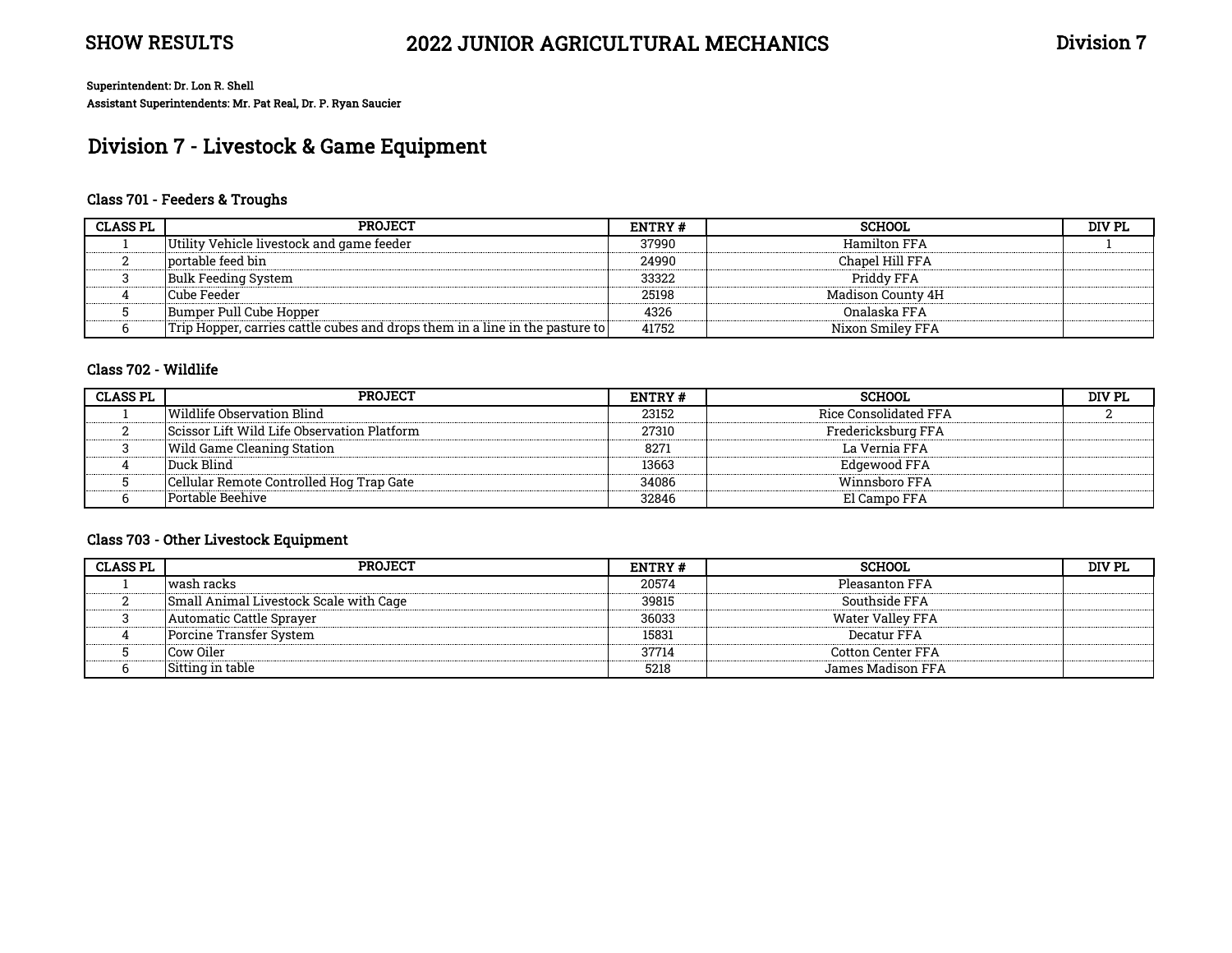# Division 8 - Small Bumper Pull Trailers

### Class 801 - Utility - 12 ft. & Under

| <b>CLASS PL</b> | <b>PROJECT</b>                              | ENTRY # | <b>SCHOOL</b>    | DIV PL |
|-----------------|---------------------------------------------|---------|------------------|--------|
|                 | 12 FT UTILITY TRAILER                       | 6902    | Aledo FFA        |        |
|                 | 12' single axle bumper pull trailer         | 16958   | Celeste FFA      |        |
|                 | 12' Bumper Pull Utility Trailer             | 27100   | Madisonville FFA |        |
|                 | 12′ Tilt Bed Trailer                        | 33093   | Leonard FFA      |        |
|                 | 12' x 80" utility trailer with folding ramp | 23589   | Huntington FFA   |        |
|                 | 12' Bumper Pull Utility Trailer             | 27109   | Madisonville FFA |        |

### Class 802 - Utility - Over 12 ft. to 16 ft.

| <b>CLASS PL</b> | <b>PROJECT</b>             | ENTRY# | <b>SCHOOL</b>                                | DIV PL |
|-----------------|----------------------------|--------|----------------------------------------------|--------|
|                 | 14' Flat Deck Tilt Trailer | 10475  | Agriculture Science & Technology Academy FFA |        |
|                 | 116' Bumper Pull Float     | 23151  | Peaster FFA                                  |        |
|                 | 16′ Utility Trailer        | 8519   | Agriculture Science & Technology Academy FFA |        |
|                 | 16ft Bumper Pull Trailer   | 7491   | Weatherford FFA                              |        |
|                 | 16ft Utility Trailer       | 20898  | Ozona FFA                                    |        |
|                 | 14 Ft Utility Trailer      | 33319  | Priddy FFA                                   |        |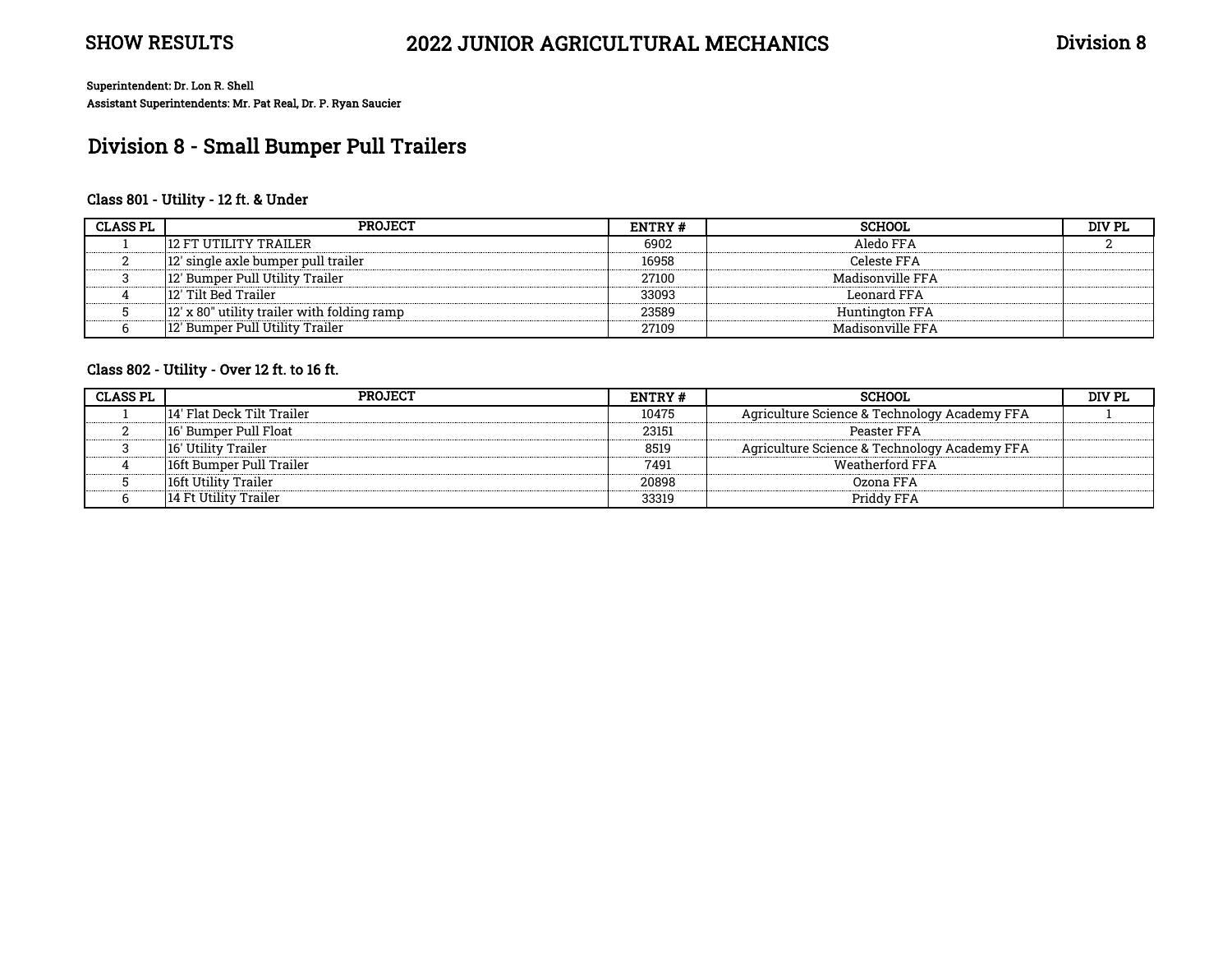# Division 9 - Over 16 ft. and Other Bumper Pull Trailers

#### Class 901 - Utility - Over 16 ft.

| <b>CLASS PL</b> | <b>PROJECT</b>                             | <b>ENTRY#</b> | SCHOOL          | DIV PL |
|-----------------|--------------------------------------------|---------------|-----------------|--------|
|                 | 116' Lowboy bumper pull                    | 4970          | Schulenburg FFA |        |
|                 | Flatbed bumper pull trailer                | 5659          | Alvarado FFA    |        |
|                 | 20 ft bumper pull utility flatbed trailer  | 8800          | Hico FFA        |        |
|                 | 22' Car Hauler, bumper pull trailer        | 44845         | Wall FFA        |        |
|                 | <b>20 Ft Utility Trailer</b>               | 33318         | Priddy FFA      |        |
|                 | 124 ft bumper pull gravity tilt car hauler | 14336         | Splendora FFA   |        |

## Class 902 - Stock - All Lengths

| <b>CLASS PL</b> | <b>PROJECT</b>                     | <b>ENTRY#</b> | <b>SCHOOL</b>     | DIV PL |
|-----------------|------------------------------------|---------------|-------------------|--------|
|                 | 12' Tandem Stock Trailer           | 30213         | Vega FFA          |        |
|                 | Half top bumper pull stock trailer | 41757         | Sterling City FFA |        |
|                 |                                    |               |                   |        |
|                 |                                    |               |                   |        |
|                 |                                    |               |                   |        |
|                 |                                    |               |                   |        |

#### Class 903 - Welding - All Lengths

| <b>CLASS PL</b> | <b>PROJECT</b>       | <b>ENTRY #</b> | <b>SCHOOL</b>                                | DIV PL |
|-----------------|----------------------|----------------|----------------------------------------------|--------|
|                 | 14′ Welding Trailer  | 30197          | Vega FFA                                     |        |
|                 | 20ft Welding Trailer | 18157          | Salado FFA                                   |        |
|                 | 12' Welding Trailer  | 8635           | Agriculture Science & Technology Academy FFA |        |
|                 | 14′ Welding Trailer  | 21452          | Anahuac FFA                                  |        |
|                 |                      |                |                                              |        |
|                 |                      |                |                                              |        |

#### Class 904 - Other Bumper Pull

| <b>CLASS PL</b> | <b>PROJECT</b>                           | <b>ENTRY#</b> | <b>SCHOOL</b> | DIV PL |
|-----------------|------------------------------------------|---------------|---------------|--------|
|                 | Poly Pipe Trailer                        | 12924         | Kilgore FFA   |        |
|                 | Bumper Pull Roll Off Dumpster Trailer    | 10814         | VR Eaton FFA  |        |
|                 | 7 ton hydraulic bumper pull dump trailer | 37733         | Booker FFA    |        |
|                 | 14' Bumper Pull Dump Trailer             | 3746          | Hudson FFA    |        |
|                 |                                          |               |               |        |
|                 |                                          |               |               |        |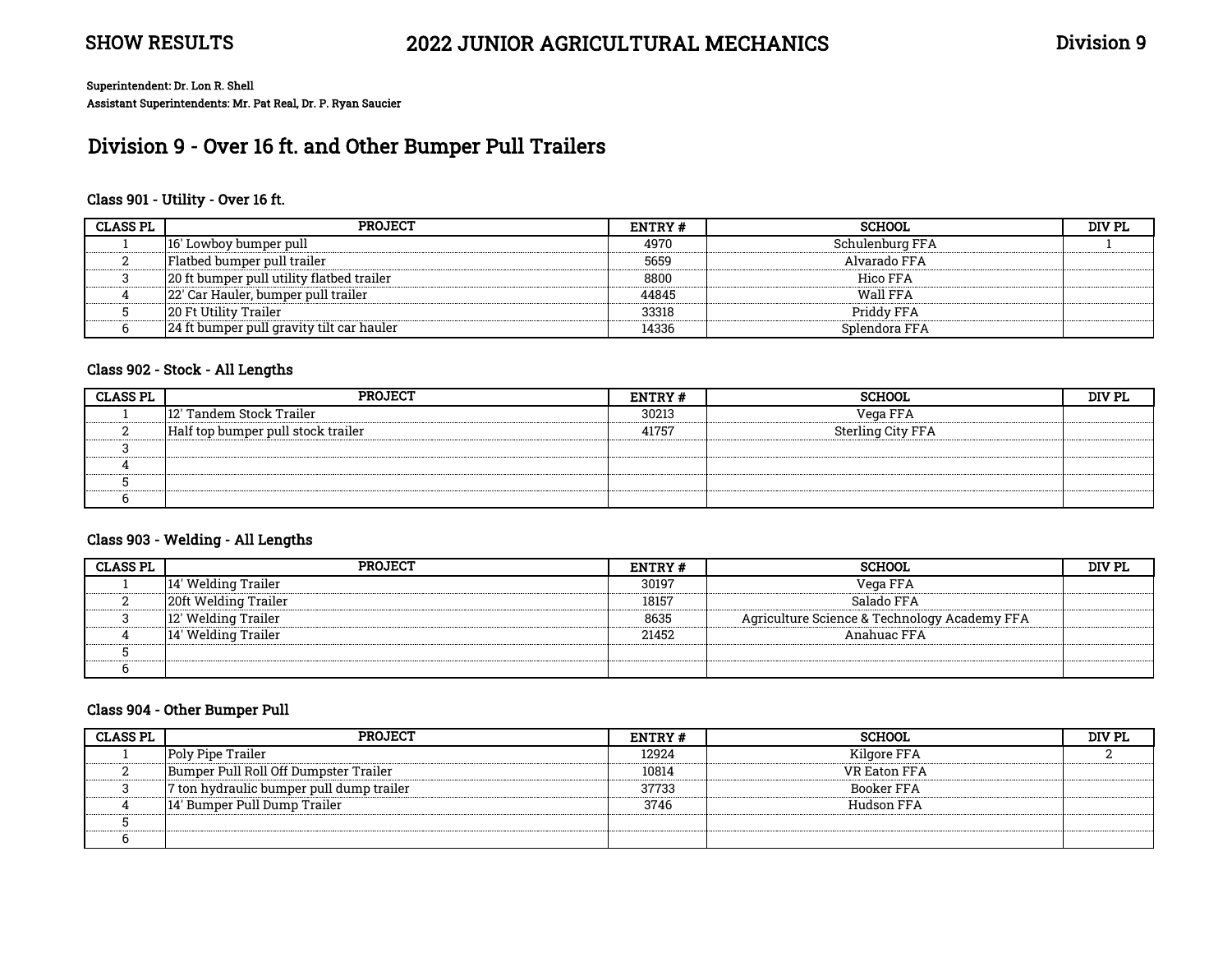# Division 10 - Gooseneck Trailers

### Class 1001 - Lowboy

| <b>CLASS PL</b> | <b>PROJECT</b>                         | <b>ENTRY#</b> | <b>SCHOOL</b>      | DIV PL |
|-----------------|----------------------------------------|---------------|--------------------|--------|
|                 | 24' Lowboy                             | 36560         | Palestine FFA      |        |
|                 | 133' car hauler                        | 41146         | West Hardin FFA    |        |
|                 | 28ft Equipment relocator               | 25411         | <b>Buffalo FFA</b> |        |
|                 | Gooseneck Lowboy Large Tractor Trailer | 23537         | Huntington FFA     |        |
|                 |                                        |               |                    |        |
|                 |                                        |               |                    |        |

#### Class 1002 - Flatbed/Float

| <b>CLASS PL</b> | <b>PROJECT</b>                                     | <b>ENTRY#</b> | <b>SCHOOL</b>      | וס עזמ. |
|-----------------|----------------------------------------------------|---------------|--------------------|---------|
|                 | 130 FT Gooseneck Float Hydraulic Full Tilt Trailer | 25509         | Fredericksburg FFA |         |
|                 | 131' Gooseneck Flatbed Aluminum Tilt trailer       | 25214         | Hamilton FFA       |         |
|                 | 30' Gooseneck Trailer with Hydraulic Dove Tail     | 21472         | Anahuac FFA        |         |
|                 | 135" Gooseneck Deckover Trailer                    | 12178         | Hillsboro FFA      |         |
|                 |                                                    |               |                    |         |
|                 |                                                    |               |                    |         |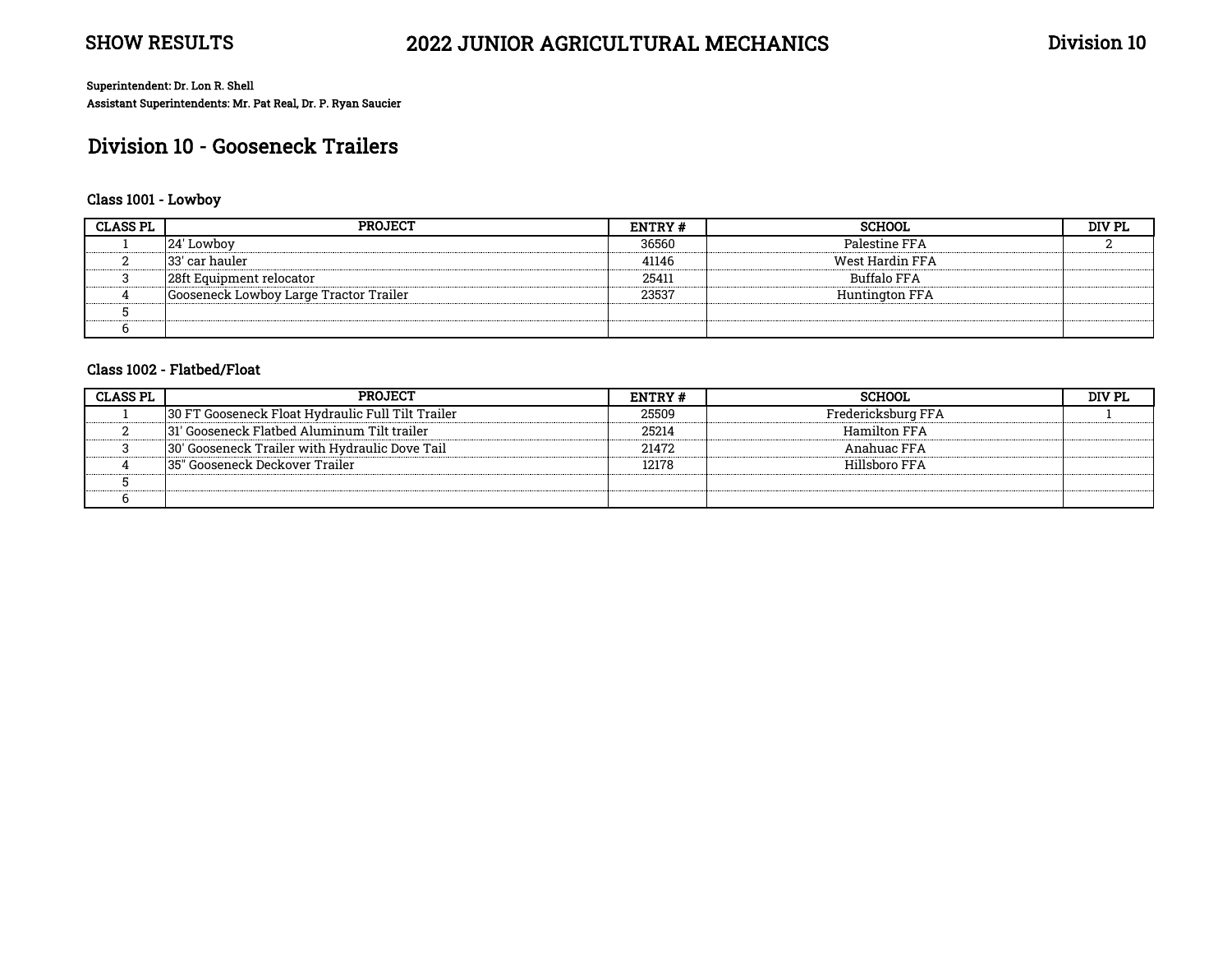# Division 11 - Gooseneck - Stock, Multibale, 5th Wheel & Other Trailers

### Class 1101 - Stock Trailer - All Lengths

| <b>CLASS PL</b> | PROJECT                             | <b>ENTRY#</b> | <b>SCHOOL</b>    | DIV PL |
|-----------------|-------------------------------------|---------------|------------------|--------|
|                 | 24ft cattle trailer                 | 41516         | <b>Rains FFA</b> |        |
|                 | gooseneck 36'x6'8" Bovine Limousine | 36533         | Palestine FFA    |        |
|                 | 16' Gooseneck Stock Trailer         | 122           | Mercedes FFA     |        |
|                 | <b>Gooseneck Stock Trailer</b>      | 22014         | Jacksboro FFA.   |        |
|                 |                                     |               |                  |        |
|                 |                                     |               |                  |        |

#### Class 1102 - Multi-bale

| <b>CLASS PL</b> | PROJECT                         | <b>ENTRY#</b> | <b>SCHOOL</b>    | DIV PL |
|-----------------|---------------------------------|---------------|------------------|--------|
|                 | 4 Bale Hav Trailer              | 15109         | Stephenville FFA |        |
|                 | Single Row Round Bale Trailer   | 12705         | Devine FFA       |        |
|                 | 42' Gooseneck Multibale Trailer | 32209         | Sands FFA        |        |
|                 |                                 |               |                  |        |
|                 |                                 |               |                  |        |
|                 |                                 |               |                  |        |

### Class 1103 - Other Trailers & Semi Pulled Trailers

| <b>CLASS PL</b> | <b>PROJECT</b>                         | ENTRY# | <b>SCHOOL</b>        | DIV PL |
|-----------------|----------------------------------------|--------|----------------------|--------|
|                 | 28 Bale Semi Hay Trailer               | 30187  | Vega FFA             |        |
|                 | 40ft enclosed gooseneck trailer        | 34404  | Farmersville FFA     |        |
|                 | 20' hydraulic rollaway gooseneck       | 38269  | Canyon Lake FFA      |        |
|                 | 14' tandem axle hydraulic dump trailer | 2638   | A&M Consolidated FFA |        |
|                 |                                        |        |                      |        |
|                 |                                        |        |                      |        |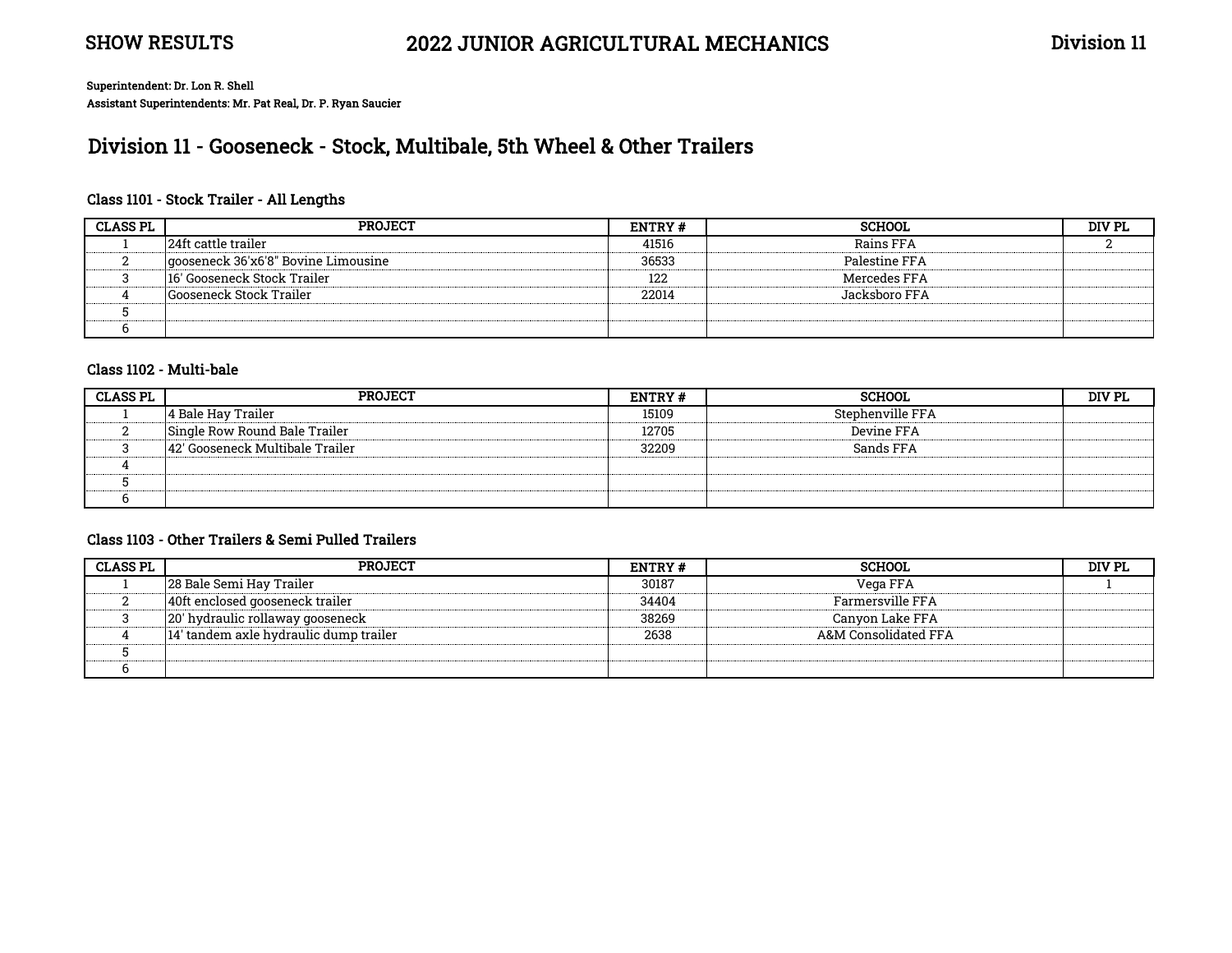# Division 14 - Early Model Tractors - Restoration

### Class 1401 - Tractors 1950 and Older

| <b>CLASS PL</b> | <b>PROJECT</b>                | ENTRY# | <b>SCHOOL</b>    | DIV PL |
|-----------------|-------------------------------|--------|------------------|--------|
|                 | 1941 Minneapolis Molne        | 22348  | Rogers FFA       |        |
|                 | 1949 John Deere A Restoration | 6054   | Floresville FFA  |        |
|                 | 1948 John Deere A             | 34287  | Grape Creek FFA  |        |
|                 | 1940 Farmall B                | 28961  | Medina County 4H |        |
|                 |                               |        |                  |        |
|                 |                               |        |                  |        |

#### Class 1402 - Tractors 1951 - 1960

| <b>CLASS PL</b> | <b>PROJECT</b>        | ENTRY# | <b>SCHOOL</b>   | DIV PL |
|-----------------|-----------------------|--------|-----------------|--------|
|                 | 1955 John Deere 60 LP | 6061   | Floresville FFA |        |
|                 | Tractor Restoration   | 26741  | Hamilton FFA    |        |
|                 | 1950 John Deere MT    | 6034   | Floresville FFA |        |
|                 |                       |        |                 |        |
|                 |                       |        |                 |        |
|                 |                       |        |                 |        |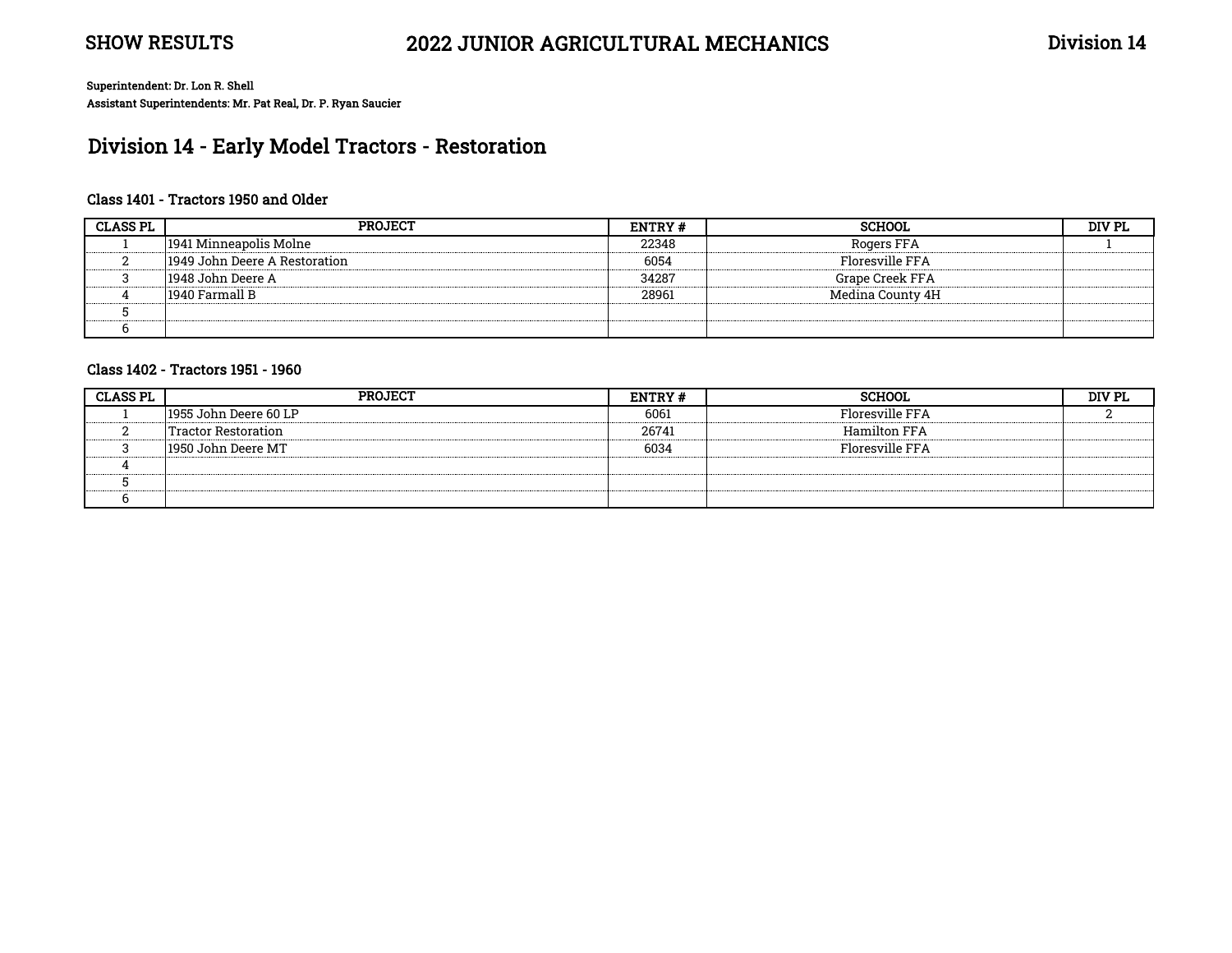# Division 15 - Later Model Tractors - Restoration & Reconditioning

### Class 1501 - Tractors 1961 - Present - Restoration

| <b>CLASS PL</b> | PROJECT                    | ENTRY # | <b>SCHOOL</b>                                | <b>DIV PL</b> |
|-----------------|----------------------------|---------|----------------------------------------------|---------------|
|                 | 1965 Oliver 770            | 8443    | Agriculture Science & Technology Academy FFA |               |
|                 | 1966 Massey Ferguson MF150 | 22385   | Jacksboro FFA                                |               |
|                 | 1963 John Deere 4010       | 60809   | Klein Collins FFA                            |               |
|                 |                            |         |                                              |               |
|                 |                            |         |                                              |               |
|                 |                            |         |                                              |               |

#### Class 1502 - Tractors 1961 - Present - Reconditioning

| <b>CLASS PL</b> | <b>PROJECT</b>            | <b>ENTRY#</b> | <b>SCHOOL</b> | DIV PL |
|-----------------|---------------------------|---------------|---------------|--------|
|                 | 1964 Ford 2000 Class 1502 | 10728         | Utopia FFA    |        |
|                 |                           |               |               |        |
|                 |                           |               |               |        |
|                 |                           |               |               |        |
|                 |                           |               |               |        |
|                 |                           |               |               |        |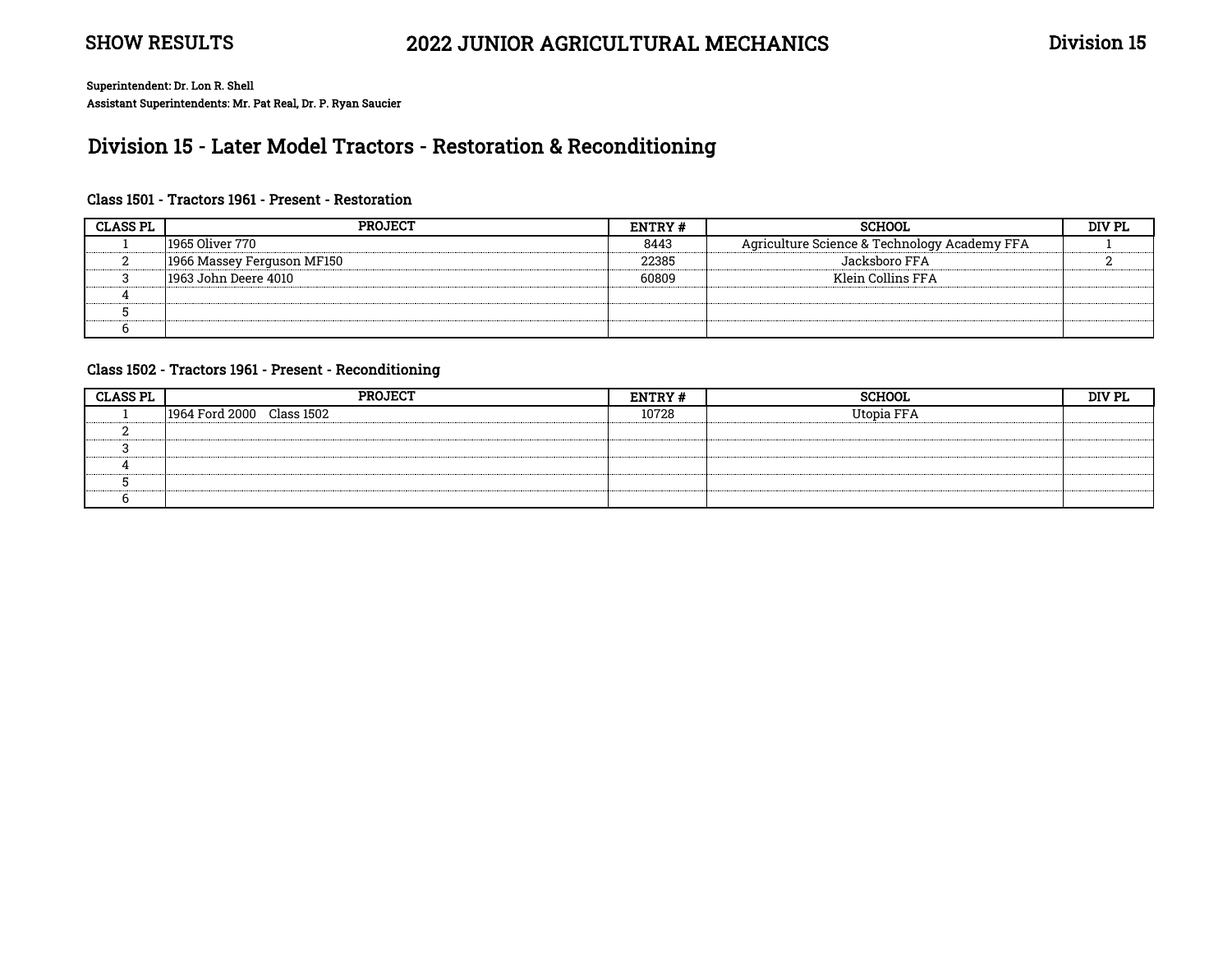Superintendent: Dr. Rudy Ritz

# AG MECHANICS MARKETPLACE

#### Class 2001 - Marketplace - Livestock & Farm Equipment

| <b>CLASS PL</b> | <b>PROJECT</b>                | ENTRY# | <b>SCHOOL</b>      | DIV PL |
|-----------------|-------------------------------|--------|--------------------|--------|
|                 | <b>Bale Slicer</b>            | 18812  | Shallowater FFA    |        |
|                 | Vice Stand                    | 39918  | Greenville FFA     |        |
|                 | lSaddle rack for six saddles. | 41192  | Happy FFA          |        |
|                 | lGoat Trim Stand-             | 39127  | <b>Elkhart FFA</b> |        |
|                 | Air Conditioned ToolBox       | 33743  | Vega FFA           |        |
|                 | ATV cattle quard              | 34396  | Castro County 4H   |        |

#### Class 2002 - Marketplace - Trailers

| <b>CLASS PL</b> | <b>PROJECT</b>                       | <b>ENTRY#</b> | <b>SCHOOL</b>          | DIV PL |
|-----------------|--------------------------------------|---------------|------------------------|--------|
|                 | 116FT UTILITY TRAILER                | 6920          | Aledo FFA              |        |
|                 | 14' Lowboy Bumper Pull               | 12318         | <b>Bosqueville FFA</b> |        |
|                 | Flat bed bumper pull utility trailer | 17353         | Gonzales FFA           |        |
|                 | 12ft tilt trailer                    | 8747          | Menard FFA             |        |
|                 | Smoker and Santa Maria Trailer       | 30825         | Whitharral FFA         |        |
|                 |                                      |               |                        |        |

#### Class 2003 - Marketplace - Wildlife

| <b>CLASS PL</b> | <b>PROJECT</b>               | <b>ENTRY#</b> | <b>SCHOOL</b>     | DIV PL |
|-----------------|------------------------------|---------------|-------------------|--------|
|                 | Walk-in cooler               | 15634         | Marble Falls FFA  |        |
|                 | Deer Feeder                  | 5662          | Anna FFA          |        |
|                 | Can-Am Ranch Seat            | 23074         | Peaster FFA       |        |
|                 | Low Profile Deer Feeder      | 26458         | Wichita Falls FFA |        |
|                 | Wildlife Protein Feeder      | 15777         | Decatur FFA       |        |
|                 | Aluminum Walk up deer feeder | 32451         | Zephyr FFA        |        |

#### Class 2004 - Marketplace - Home Recreation & Conveniences

| <b>CLASS PL</b> | <b>PROJECT</b>                           | ENTRY# | <b>SCHOOL</b>     | DIV PL |
|-----------------|------------------------------------------|--------|-------------------|--------|
|                 | Lone Star picnic table with tractor seat | 8776   | Hico FFA          |        |
|                 | l Pecan Slab Bar                         | 21123  | Louise FFA        |        |
|                 | Wooden Truck                             | 39954  | Cypress Park FFA  |        |
|                 | Farm porch & yard entertaining set       | 5581   | James Madison FFA |        |
|                 | Customizable Cowboy cooker and Firepit   | 21830  | San Augustine FFA |        |
|                 | <b>Santa Maria Grill</b>                 | 30379  | Wylie Abilene FFA |        |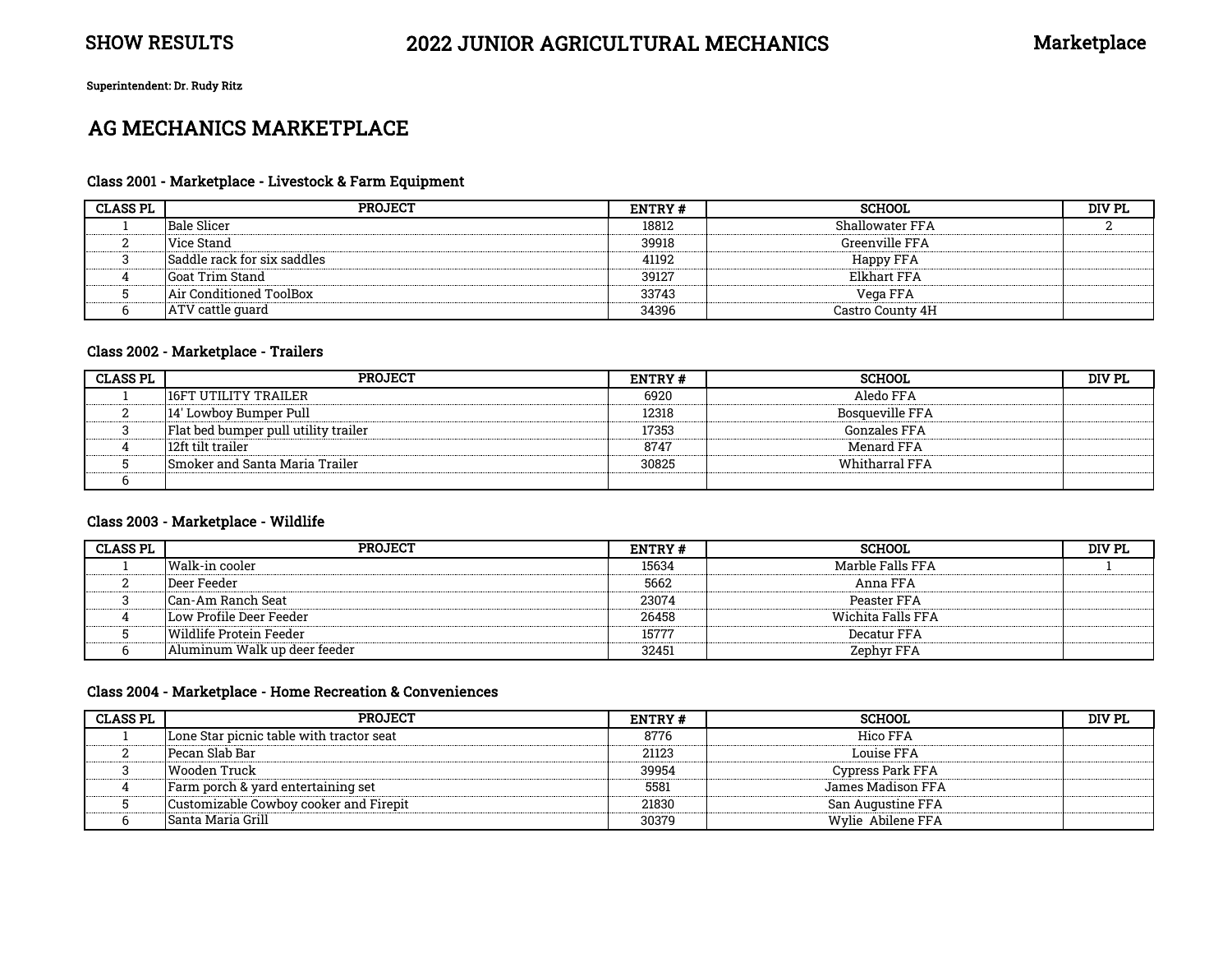# OVERALL SHOW RESULTS

## Division 1 - Field Machinery & Equipment

| DIV PL | <b>PROJECT</b>          | <b>ENTRY#</b> | <b>SCHOOL</b>                        | <b>SHOW PL</b> |
|--------|-------------------------|---------------|--------------------------------------|----------------|
|        | Woo.<br>. Processor     | 30216         | $\mathbf{m}$<br>Vega.                |                |
|        | <b>Custom Truck Bed</b> | 36700         | $F$ rost $F^{\Gamma}$<br>$T_{\rm T}$ |                |

## Division 2 - Shop Equipment & Resource Recovery

| DIV PL | <b>PROJECT</b>               | <b>ENTRY#</b> | <b>SCHOOL</b>                                                  | <b>SHOW PI</b> |
|--------|------------------------------|---------------|----------------------------------------------------------------|----------------|
|        | Tire Sidewall Cutter<br>Semi | 30338         | Vega FFA                                                       |                |
|        | Table<br>TRotating Fixture " | 8670          | <b>PPA</b><br>Agriculture Science & Technology<br>`Academy FFA |                |

## Division 3 - Towable Cooking Equipment

| DIV PL | <b>PROJECT</b>                                      | <b>ENTRY#</b> | <b>SCHOOL</b>          | <b>SHOW PL</b> |
|--------|-----------------------------------------------------|---------------|------------------------|----------------|
|        | Trailer<br>. Cookina '<br>Uutdoo.                   | 41859         | Waxahachie FFA         |                |
|        | $\cdot$<br>Trailer<br>DDC<br>۳۵۲ د<br>Cooker<br>DDU | 3927          | Tilden FF <sub>A</sub> |                |

## Division 4 - Non-Towable Cooking Equipment

| DIV PL | <b>PROJECT</b>             | ENTRY# | <b>SCHOOL</b>                          | SHOW PI |
|--------|----------------------------|--------|----------------------------------------|---------|
|        | Hexagon Picnic Table       | 22057  | $\bullet$<br>Hays<br>County 4H         |         |
|        | Hibachi Grill<br>$- - - -$ | 32450  | $\mathbf{m}$<br>∕enhvr<br><b>TChII</b> |         |

## Division 5 - Yard & Garden Equipment

| DIV PL | <b>PROJECT</b>                      | ENTRY# | <b>SCHOOL</b>                          | <b>CUOM DI</b><br>элч |
|--------|-------------------------------------|--------|----------------------------------------|-----------------------|
|        | : Outdoor Bench Swing Set<br>Rustic | 32845  | El C<br>$\blacksquare$<br>l Campo<br>. |                       |
|        | Table<br>IMetal & wood              | 25536  | <b>DD</b><br>-£ast ⁄<br>` Central FFA  |                       |

## Division 6 - Livestock Handling Equipment

| DIV PL | <b>PROJECT</b>         | ENTRY# | <b>SCHOOL</b>           | <b>SHOW PL</b> |
|--------|------------------------|--------|-------------------------|----------------|
|        | Portable corral svstem | 36786  | <b>DD</b><br>Cavuɑa FFA |                |
|        | Portable Cattle Scales | 30205  | Vega FFA                |                |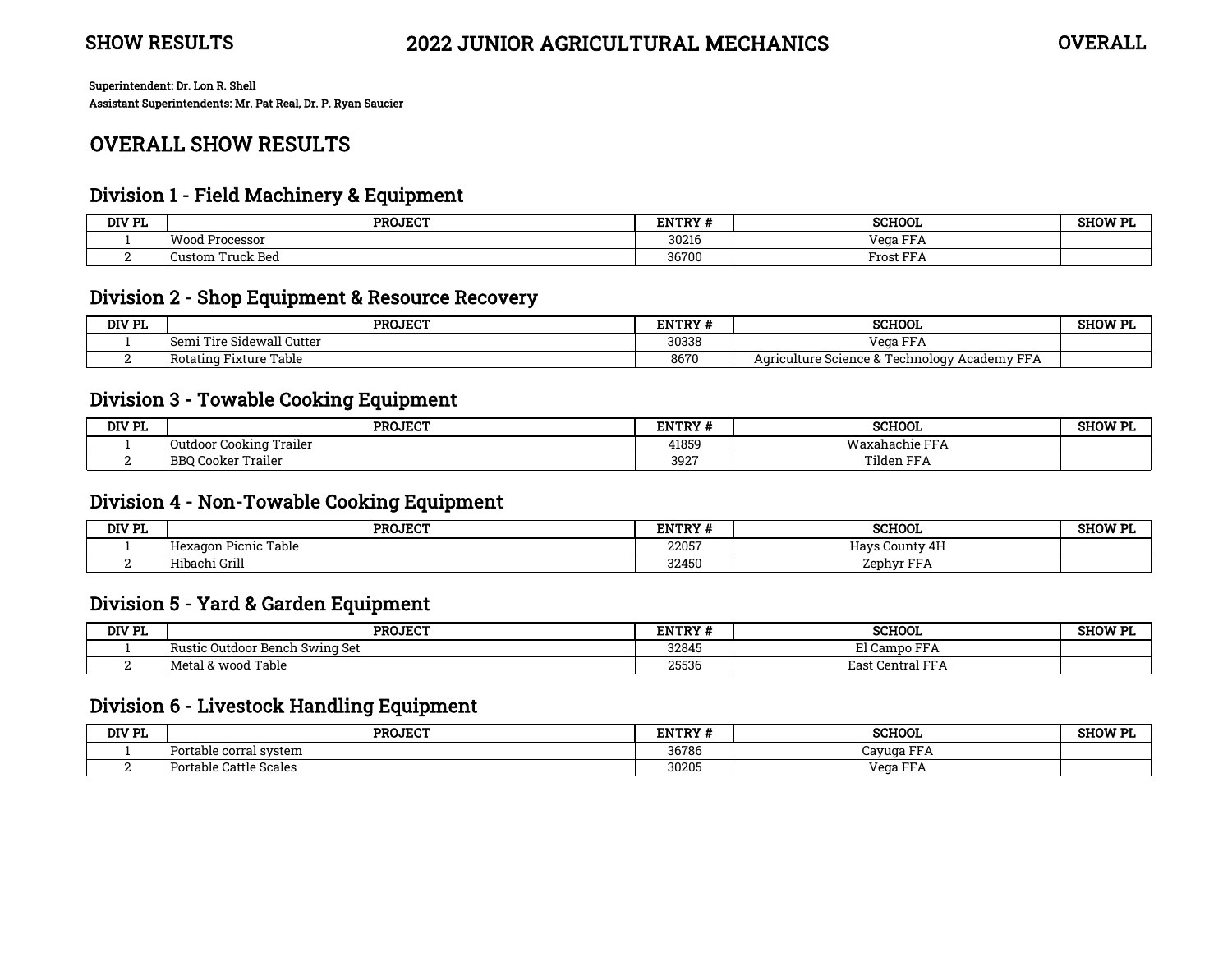# OVERALL SHOW RESULTS

## Division 7 - Livestock & Game Equipment

| DIV PL<br>.cl | <b>PROJECT</b>                                    |       | <b>SCHOOL</b>                                        | <b>SHOW PI</b> |
|---------------|---------------------------------------------------|-------|------------------------------------------------------|----------------|
|               | .<br>Vehicle livestock and game feeder<br>Utility | 37990 | <b>Hamilton FFA</b>                                  |                |
|               | Wildlife 、<br>Observation Blind                   | 23152 | <b>DD</b><br>Consolidated FFA<br><b>DICL</b><br>KICO |                |

## Division 8 - Small Bumper Pull Trailers

| DIV PL | <b>PROJECT</b>                          | ENTRY# | <b>SCHOOL</b>                                                                  | <b>SHOW PL</b> |
|--------|-----------------------------------------|--------|--------------------------------------------------------------------------------|----------------|
|        | t Deck Tilt Trailer<br>$F$ lat L<br>14' | 10475  | m<br><b>DDA</b><br>' Academv .<br>Technology<br>Agriculture Science & T<br>FFA |                |
|        | <b>ITY TRAILER</b><br>12                | 6902   | Aledo F <sup>r</sup><br>FFA                                                    |                |

## Division 9 - Over 16 ft. and Other Bumper Pull Trailers

| DIV PL | <b>PROJECT</b>             | ${\tt ENTRY~}^{\mu}$ | <b>SCHOOL</b>                               | SHOW PI |
|--------|----------------------------|----------------------|---------------------------------------------|---------|
|        | 16<br>' Lowbov bumper pull |                      | $\mathbf{r}$<br>Schulenburg<br>. . <i>.</i> |         |
|        | <b>Poly Pipe Trailer</b>   | 12924                | $- - - -$<br>$- -$<br>Kilgore FFA           |         |

## Division 10 - Gooseneck Trailers

| DIV PL | <b>PROJECT</b>                                                 |       | <b>SCHOOL</b>                         | SHOW PI |
|--------|----------------------------------------------------------------|-------|---------------------------------------|---------|
|        | Tilt Trailer<br>Hvdraulic Full '<br>130 FT<br>roseneck Float H | 25509 | <b>TIME</b><br>Fredericksburg<br>.    |         |
| ∼      | Lowboy<br>,,<br>-44                                            | 36560 | $\blacksquare$<br>Palestine l<br>11 D |         |

## Division 11 - Gooseneck - Stock, Multibale, 5th Wheel & Other Trailers

| DIV PL | <b>PROJECT</b>                            |       | <b>SCHOOL</b>                         | SHOW PI |
|--------|-------------------------------------------|-------|---------------------------------------|---------|
|        | Trailer<br>28 B<br>e Semi Hav ".<br>-Bale | 30187 | $\mathbf{r}$<br>Vega<br>.             |         |
|        | 241<br>t cattle trailer                   | 41516 | $\mathbf{m}$<br>Rains<br>. <i>.</i> . |         |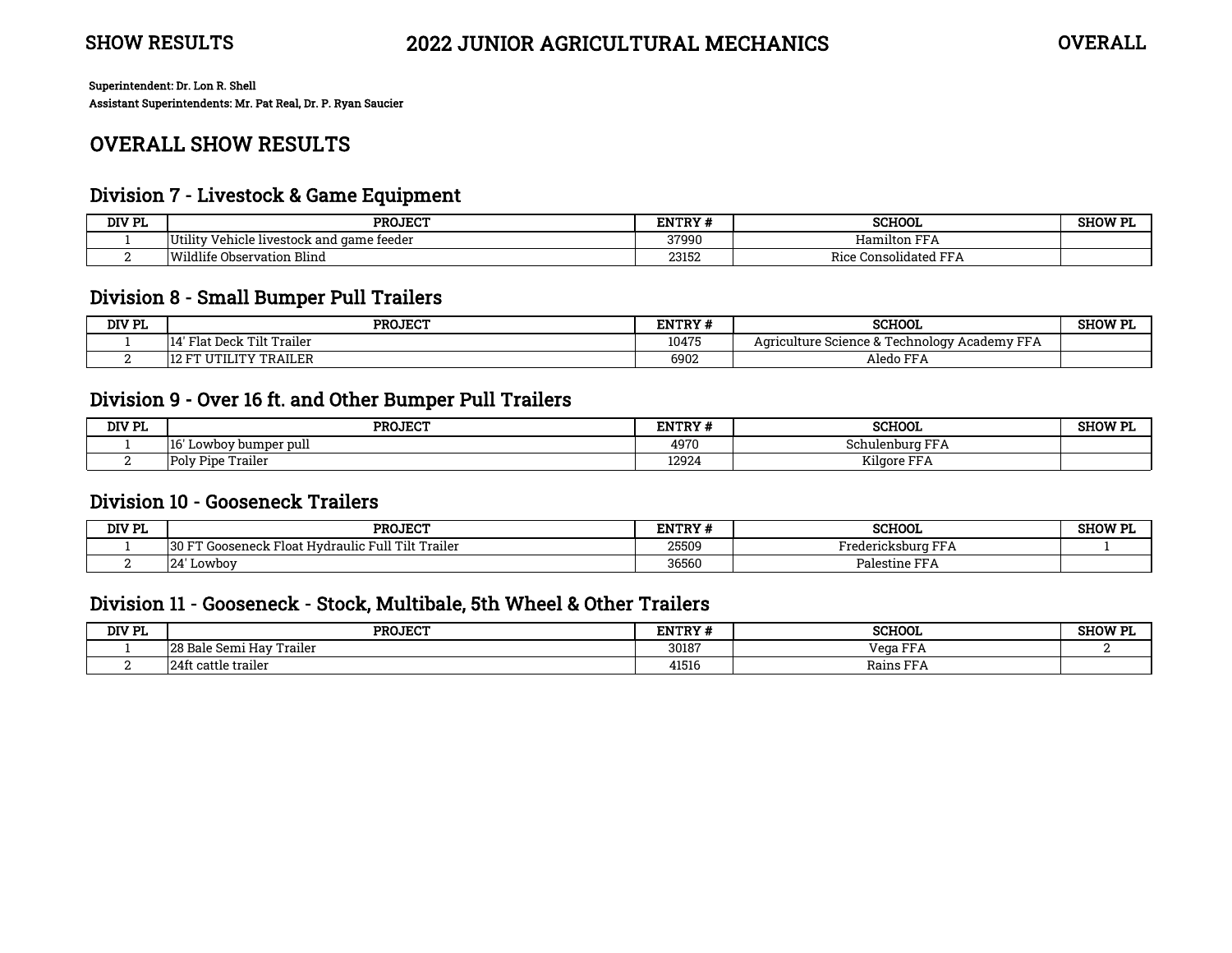# SHOWMANSHIP RESULTS

#### SENIOR SHOWMANSHIP

| LACE<br>זת | ENTRY # | <b>PROJECT</b>                                         | <b>Chools</b>                                                 |
|------------|---------|--------------------------------------------------------|---------------------------------------------------------------|
|            | 30187   | 28 <sub>1</sub><br>ı Hav<br>Frailer<br>`Semi .<br>Bale | Vega FFA                                                      |
|            | 8670    | Table<br>Rotatıng<br>Fixture                           | יים Technology <sup>מ</sup><br>ulture Science.<br>Academy FFA |
|            | 879     | Bi<br><sup>.</sup> gate<br>entr<br>una<br>-ai          | . CC<br>lico                                                  |

#### JUNIOR SHOWMANSHIP

| <b>PLACE</b> | ENTRY # | <b>PROJECT</b>              | <b>Schools</b>                                               |
|--------------|---------|-----------------------------|--------------------------------------------------------------|
|              | 5690    | ' Utility Trailer<br>14'    | Corsicana FFA                                                |
|              | 22348   | 1 Minneapolis Molne<br>1941 | <b>DD</b><br>Rogers FF/<br>-----------------------------<br> |
|              | 30299   | Firewood Rack               | <b>DD</b><br>Vega FFA                                        |

#### STEWARD AWARD

| DT.    | NTDV 4 | <b>PROJECT</b>                                    | Schools                   |
|--------|--------|---------------------------------------------------|---------------------------|
| .⁄LACF | ENTRY  |                                                   |                           |
|        | 32845  | . .<br>: Bench Swing Set<br>: Outdoor<br>I Rustic | $\mathbf{m}$<br>. campo : |